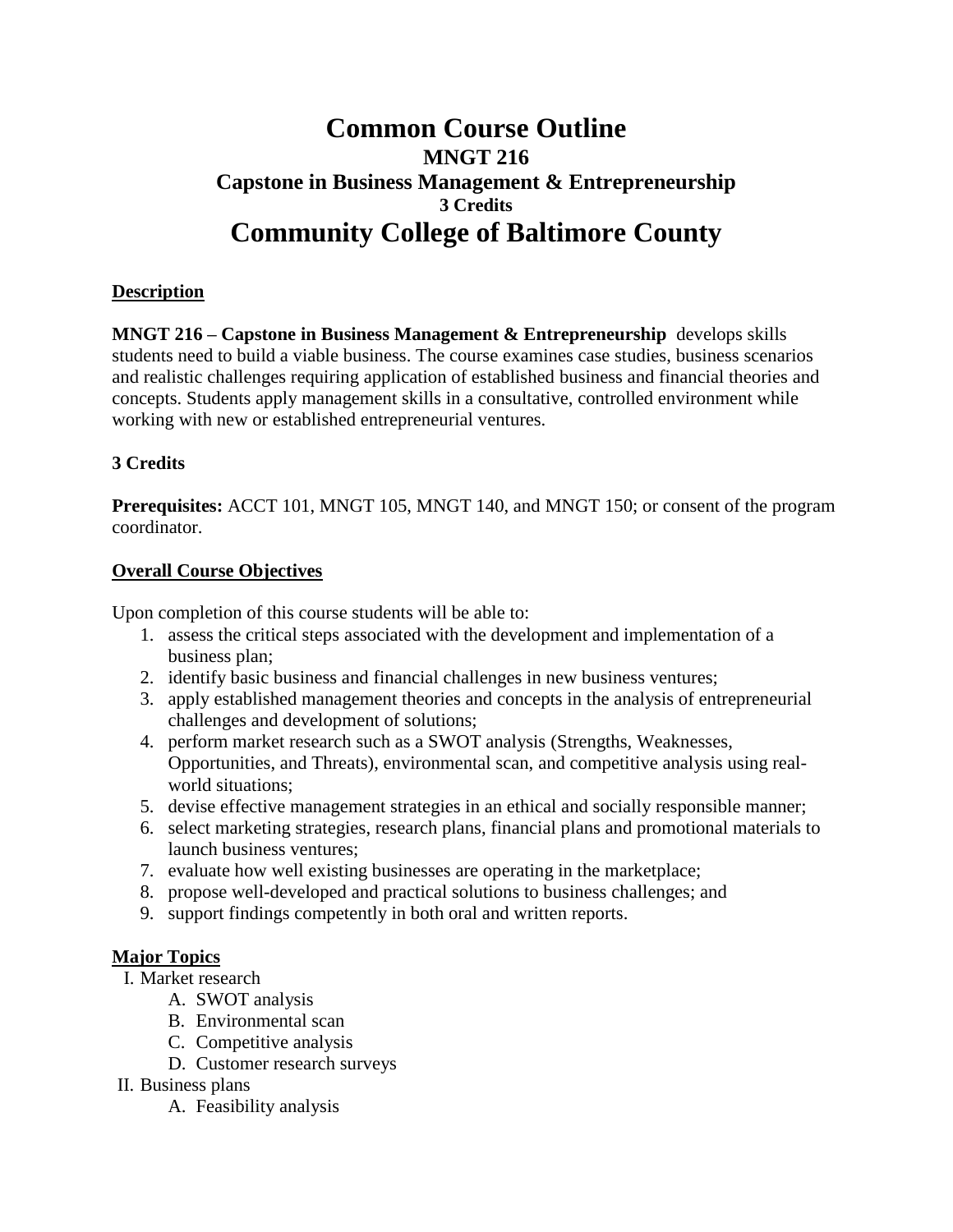- B. Mission, vision, values
- C. Marketing strategy and planning
- D. Management and operations
- E. Financial analysis and projections
- III. Organizational structure and design
- IV. Leadership
	- A. Managing for growth
	- B. Ethical and social responsibility
- V. Teambuilding and group decision making
- VI. Marketing and advertising
	- A. Branding
	- B. Developing the marketing mix
	- C. Pricing and credit strategies
	- D. Integrated marketing communications
	- E. Selling
	- F. Customer service
- VII. Accounting and financial management
	- A. Start-up, fixed and variable cost structuring
	- B. Projecting cash flow
- VIII. Human resources
	- A.Recruiting & hiring
	- B. Employee development
	- C. Employee retention

## **Course Requirements**

Grading procedures will be determined by the individual faculty member but will include the following:

#### **Grading/assignments**

#### **Case Studies**

Students will be required to submit a minimum of six case studies related to business scenarios that are relevant to the entrepreneurial venture with which they will be working. Topics may include: market segmentation analysis, pricing, entering new markets, competitive analysis, etc.

#### **Cumulative Written Group Report and Oral Presentation Assignment:**

Three evaluations are required that include the following assessments:

- student self-evaluation
- peer evaluation
- instructor evaluation

Three deliverables are required which may include but are not limited to:

- website
- marketing brochures
- graphic designs
- financial statement analysis